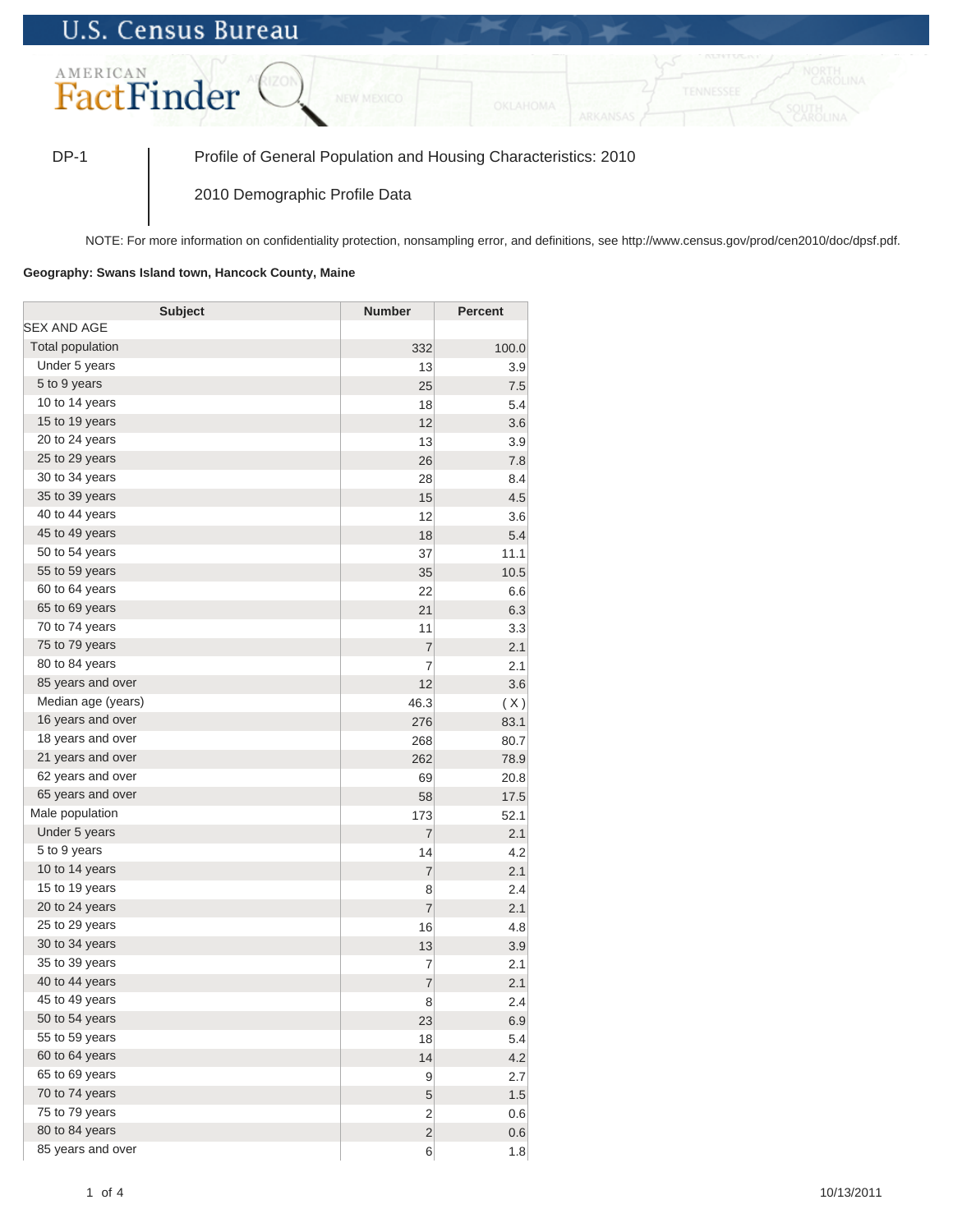| <b>Subject</b>                                                             | <b>Number</b> | <b>Percent</b> |
|----------------------------------------------------------------------------|---------------|----------------|
| Median age (years)                                                         | 45.5          | (X)            |
| 16 years and over                                                          | 145           | 43.7           |
| 18 years and over                                                          | 141           | 42.5           |
| 21 years and over                                                          | 137           | 41.3           |
| 62 years and over                                                          | 32            | 9.6            |
| 65 years and over                                                          | 24            | 7.2            |
| Female population                                                          | 159           | 47.9           |
| Under 5 years                                                              | 6             | 1.8            |
| 5 to 9 years                                                               | 11            | 3.3            |
| 10 to 14 years                                                             | 11            | 3.3            |
| 15 to 19 years                                                             | 4             | 1.2            |
| 20 to 24 years                                                             | 6             | 1.8            |
| 25 to 29 years                                                             | 10            | 3.0            |
| 30 to 34 years                                                             | 15            | 4.5            |
| 35 to 39 years                                                             | 8             | 2.4            |
| 40 to 44 years                                                             | 5             | 1.5            |
| 45 to 49 years                                                             | 10            | 3.0            |
| 50 to 54 years                                                             | 14            | 4.2            |
| 55 to 59 years<br>60 to 64 years                                           | 17            | 5.1            |
| 65 to 69 years                                                             | 8             | 2.4            |
| 70 to 74 years                                                             | 12            | 3.6            |
| 75 to 79 years                                                             | 6             | 1.8            |
| 80 to 84 years                                                             | 5             | 1.5            |
| 85 years and over                                                          | 5             | 1.5            |
| Median age (years)                                                         | 6<br>46.5     | 1.8            |
| 16 years and over                                                          | 131           | (X)<br>39.5    |
| 18 years and over                                                          | 127           | 38.3           |
| 21 years and over                                                          | 125           | 37.7           |
| 62 years and over                                                          | 37            | 11.1           |
| 65 years and over                                                          | 34            | 10.2           |
| <b>RACE</b>                                                                |               |                |
| <b>Total population</b>                                                    | 332           | 100.0          |
| One Race                                                                   | 325           | 97.9           |
| White                                                                      | 319           | 96.1           |
| <b>Black or African American</b>                                           | 3             | 0.9            |
| American Indian and Alaska Native                                          | 3             | 0.9            |
| Asian                                                                      | 0             | 0.0            |
| Asian Indian                                                               | 0             | 0.0            |
| Chinese                                                                    | 0             | 0.0            |
| Filipino                                                                   | 0             | 0.0            |
| Japanese                                                                   | 0             | 0.0            |
| Korean                                                                     | 0             | 0.0            |
| Vietnamese                                                                 | 0             | 0.0            |
| Other Asian [1]                                                            | 0             | 0.0            |
| Native Hawaiian and Other Pacific Islander                                 | 0             | 0.0            |
| Native Hawaiian                                                            | 0             | 0.0            |
| Guamanian or Chamorro                                                      | 0             | 0.0            |
| Samoan                                                                     | 0             | 0.0            |
| Other Pacific Islander [2]                                                 | 0             | 0.0            |
| Some Other Race                                                            | 0             | 0.0            |
| Two or More Races                                                          | 7             | 2.1            |
| White; American Indian and Alaska Native [3]                               | 2             | 0.6            |
| White; Asian [3]                                                           | 5             | 1.5            |
| White; Black or African American [3]                                       | 0             | 0.0            |
| White; Some Other Race [3]                                                 | 0             | 0.0            |
| Race alone or in combination with one or more other<br>races: [4]<br>White | 326           | 98.2           |
| <b>Black or African American</b>                                           | 3             | 0.9            |
| American Indian and Alaska Native                                          | 5             | 1.5            |
|                                                                            |               |                |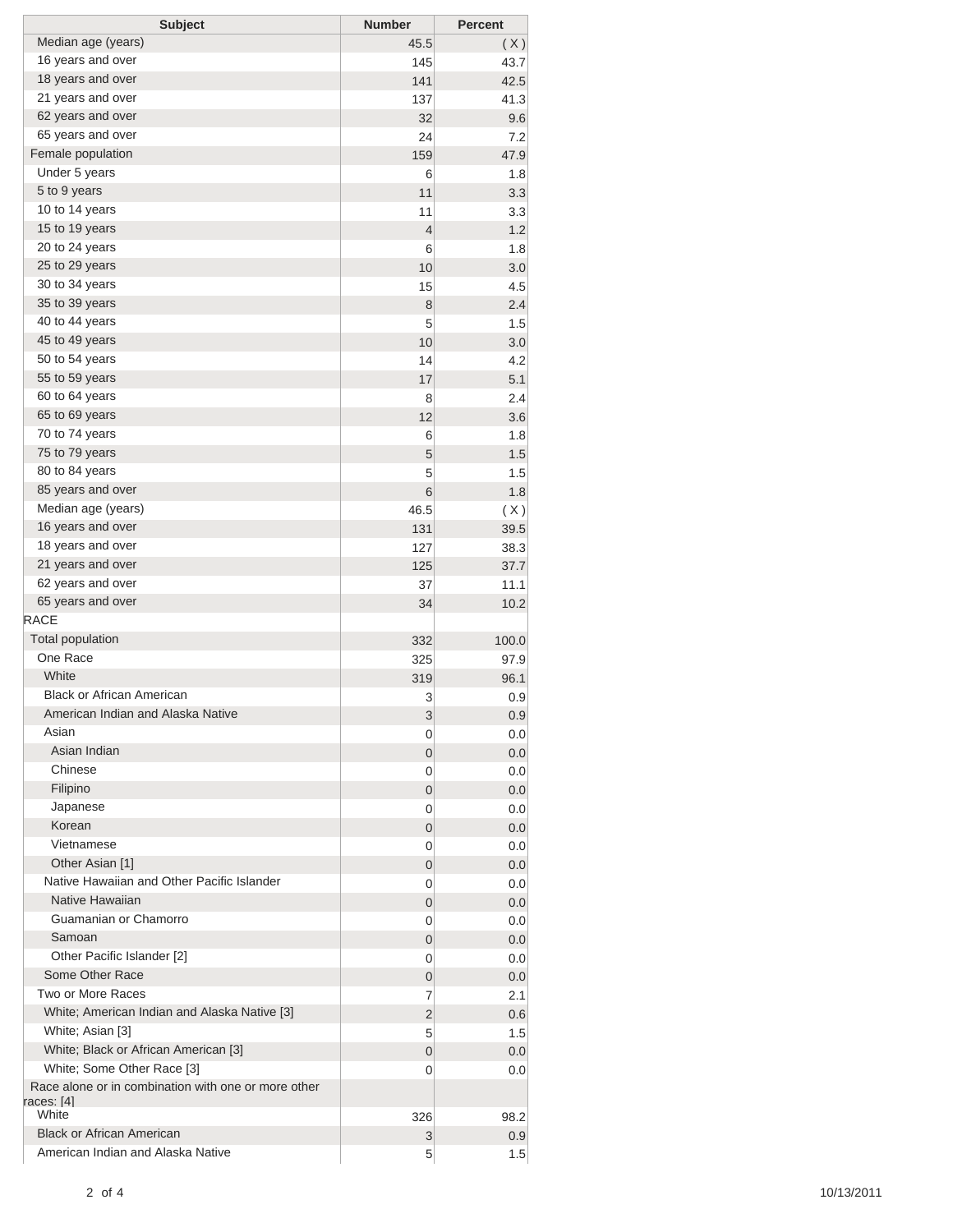| <b>Subject</b>                                   | <b>Number</b>  | <b>Percent</b> |
|--------------------------------------------------|----------------|----------------|
| Asian                                            | 5              | 1.5            |
| Native Hawaiian and Other Pacific Islander       | 0              | 0.0            |
| Some Other Race                                  | 0              | 0.0            |
| HISPANIC OR LATINO                               |                |                |
| <b>Total population</b>                          | 332            | 100.0          |
| Hispanic or Latino (of any race)                 | 1              | 0.3            |
| Mexican                                          | 1              | 0.3            |
| <b>Puerto Rican</b>                              | 0              | 0.0            |
| Cuban                                            | 0              | 0.0            |
| Other Hispanic or Latino [5]                     | 0              | 0.0            |
| Not Hispanic or Latino                           | 331            | 99.7           |
| HISPANIC OR LATINO AND RACE                      |                |                |
| <b>Total population</b>                          | 332            | 100.0          |
| Hispanic or Latino                               | 1              | 0.3            |
| White alone                                      | 1              | 0.3            |
| Black or African American alone                  | 0              | 0.0            |
| American Indian and Alaska Native alone          | 0              | 0.0            |
| Asian alone                                      | 0              | 0.0            |
| Native Hawaiian and Other Pacific Islander alone | 0              | 0.0            |
| Some Other Race alone<br>Two or More Races       | 0              | 0.0            |
| Not Hispanic or Latino                           | $\overline{0}$ | 0.0            |
| White alone                                      | 331            | 99.7           |
| <b>Black or African American alone</b>           | 318            | 95.8           |
| American Indian and Alaska Native alone          | 3              | 0.9            |
| Asian alone                                      | 3              | 0.9            |
| Native Hawaiian and Other Pacific Islander alone | 0              | 0.0            |
| Some Other Race alone                            | 0<br>0         | 0.0<br>0.0     |
| <b>Two or More Races</b>                         | 7              | 2.1            |
| <b>RELATIONSHIP</b>                              |                |                |
| Total population                                 | 332            | 100.0          |
| In households                                    | 332            | 100.0          |
| Householder                                      | 146            | 44.0           |
| Spouse [6]                                       | 83             | 25.0           |
| Child                                            | 83             | 25.0           |
| Own child under 18 years                         | 62             | 18.7           |
| Other relatives                                  | 5              | 1.5            |
| Under 18 years                                   | 1              | 0.3            |
| 65 years and over                                | 2              | 0.6            |
| <b>Nonrelatives</b>                              | 15             | 4.5            |
| Under 18 years                                   | 1              | 0.3            |
| 65 years and over                                | 0              | 0.0            |
| Unmarried partner                                | 8              | 2.4            |
| In group quarters                                | 0              | 0.0            |
| Institutionalized population                     | 0              | 0.0            |
| Male                                             | 0              | 0.0            |
| Female                                           | 0              | 0.0            |
| Noninstitutionalized population                  | 0              | 0.0            |
| Male                                             | 0              | 0.0            |
| Female                                           | 0              | 0.0            |
| HOUSEHOLDS BY TYPE                               |                |                |
| <b>Total households</b>                          | 146            | 100.0          |
| Family households (families) [7]                 | 99             | 67.8           |
| With own children under 18 years                 | 36             | 24.7           |
| Husband-wife family                              | 83             | 56.8           |
| With own children under 18 years                 | 27             | 18.5           |
| Male householder, no wife present                | 7              | 4.8            |
| With own children under 18 years                 | 4              | 2.7            |
| Female householder, no husband present           | 9              | 6.2            |
| With own children under 18 years                 | 5              | 3.4            |